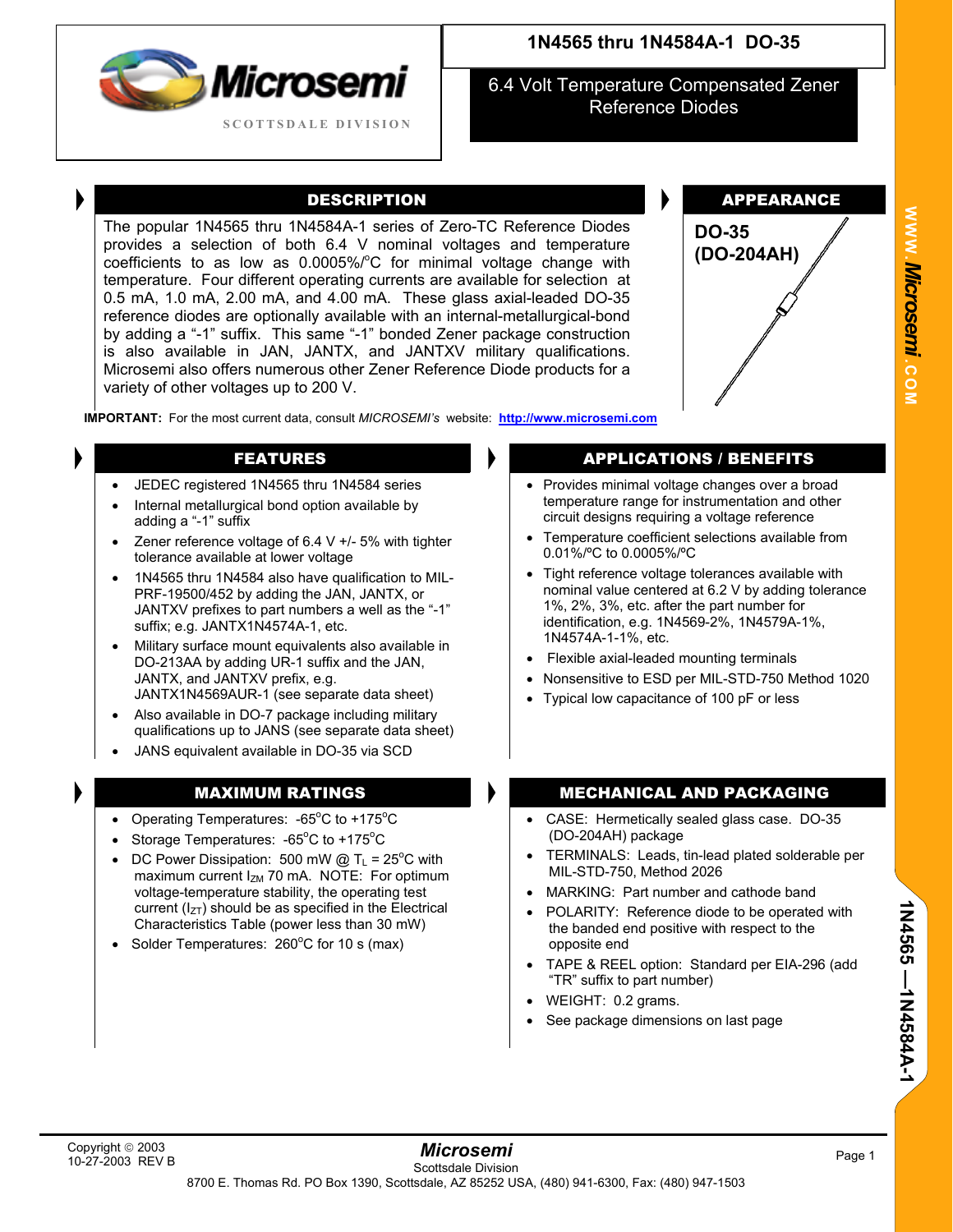

# **1N4565 thru 1N4584A-1 DO-35**

6.4 Volt Temperature Compensated Zener Reference Diodes

| <b>JEDEC TYPE</b><br><b>Number</b><br>(Notes 1 & 4) | <b>ZENER TEST</b><br><b>CURRENT</b><br>(Note 3)<br>$I_{ZT}$<br>mA | *ELECTRICAL CHARACTERISTICS @ 25°C, unless otherwise specified<br><b>MAXIMUM VOLTAGE TEMPERATURE</b><br><b>COEFFICIENT</b> |                        |                                 | <b>MAXIMUM</b><br><b>REVERSE</b><br><b>CURRENT</b> | <b>MAX. DYNAMIC</b><br><b>IMPEDANCE</b><br>(Note 2) |  |
|-----------------------------------------------------|-------------------------------------------------------------------|----------------------------------------------------------------------------------------------------------------------------|------------------------|---------------------------------|----------------------------------------------------|-----------------------------------------------------|--|
|                                                     |                                                                   | $\alpha_{VZ}$ +/- %/°C                                                                                                     | $+/-$ mV/ $^{\circ}$ C | Temp. Range                     | $I_R @ 3V$<br>μA                                   | $Z_{ZT}$ @ $I_{ZT}$<br><b>OHMS</b>                  |  |
| 1N4565                                              | .5                                                                | .01                                                                                                                        | .64                    | 0 to $+75^{\circ}$ C            | $\overline{2.0}$                                   | 200                                                 |  |
| 1N4565A                                             | $.5\,$                                                            | .01                                                                                                                        | .64                    | -55 to $+100^{\circ}$ C         | 2.0                                                | 200                                                 |  |
| 1N4566                                              | $\overline{.5}$                                                   | .005                                                                                                                       | .32                    | 0 to $+75^{\circ}$ C            | 2.0                                                | 200                                                 |  |
| 1N4566A                                             | $.5\,$                                                            | .005                                                                                                                       | .32                    | -55 to $+100^{\circ}$ C         | 2.0                                                | 200                                                 |  |
| 1N4567                                              | $\overline{.5}$                                                   | .002                                                                                                                       | .13                    | 0 to $+75^{\circ}$ C            | 2.0                                                | $\overline{200}$                                    |  |
| 1N4567A                                             | $.5\,$                                                            | .002                                                                                                                       | .13                    | -55 to $+100^{\circ}$ C         | 2.0                                                | 200                                                 |  |
| 1N4568                                              | $\overline{.5}$                                                   | .001                                                                                                                       | .06                    | 0 to $+75^{\circ}$ C            | 2.0                                                | 200                                                 |  |
| 1N4568A                                             | $.5\,$                                                            | .001                                                                                                                       | .06                    | -55 to $+100^{\circ}$ C         | 2.0                                                | 200                                                 |  |
| 1N4569                                              | $\overline{.5}$                                                   | .0005                                                                                                                      | .03                    | 0 to $+75^{\circ}$ C            | 2.0                                                | 200                                                 |  |
| 1N4569A                                             | $.5\,$                                                            | .0005                                                                                                                      | .03                    | -55 to $+100^{\circ}$ C         | 2.0                                                | 200                                                 |  |
| 1N4570                                              | $\overline{.5}$                                                   | .01                                                                                                                        | .64                    | 0 to $+75^{\circ}$ C            | $\overline{2.0}$                                   | 100                                                 |  |
| 1N4570A                                             | $.5\,$                                                            | .01                                                                                                                        | .64                    | -55 to $+100^{\circ}$ C         | 2.0                                                | 100                                                 |  |
| 1N4571                                              | 1.0                                                               | .005                                                                                                                       | $\overline{.32}$       | 0 to $+75^{\circ}$ C            | $\overline{2.0}$                                   | 100                                                 |  |
| 1N4571A                                             | 1.0                                                               | .005                                                                                                                       | .32                    | -55 to $+100^{\circ}$ C         | 2.0                                                | 100                                                 |  |
| 1N4572                                              | 1.0                                                               | .002                                                                                                                       | .13                    | $0$ to +75 $\mathrm{^{\circ}C}$ | 2.0                                                | 100                                                 |  |
| 1N4572A                                             | 1.0                                                               | .002                                                                                                                       | .13                    | -55 to $+100^{\circ}$ C         | 2.0                                                | 100                                                 |  |
| 1N4573                                              | 1.0                                                               | .001                                                                                                                       | .06                    | 0 to $+75^{\circ}$ C            | 2.0                                                | 100                                                 |  |
| 1N4573A                                             | 1.0                                                               | .001                                                                                                                       | .06                    | -55 to $+100^{\circ}$ C         | 2.0                                                | 100                                                 |  |
| 1N4574                                              | 1.0                                                               | .0005                                                                                                                      | .03                    | 0 to $+75^{\circ}$ C            | 2.0                                                | 100                                                 |  |
| 1N4574A                                             | 1.0                                                               | .0005                                                                                                                      | .03                    | -55 to $+100^{\circ}$ C         | 2.0                                                | 100                                                 |  |
| 1N4575                                              | $\overline{2.0}$                                                  | .01                                                                                                                        | .64                    | 0 to $+75^{\circ}$ C            | $\overline{2.0}$                                   | 50                                                  |  |
| 1N4575A                                             | 2.0                                                               | .01                                                                                                                        | .64                    | $-55$ to $+100^{\circ}$ C       | 2.0                                                | 50                                                  |  |
| 1N4576                                              | $\overline{2.0}$                                                  | .005                                                                                                                       | .32                    | $0$ to +75 $\mathrm{^{\circ}C}$ | $\overline{2.0}$                                   | $\overline{50}$                                     |  |
| 1N4576A                                             | $2.0\,$                                                           | .005                                                                                                                       | .32                    | $-55$ to $+100^{\circ}$ C       | 2.0                                                | 50                                                  |  |
| 1N4577                                              | 2.0                                                               | .002                                                                                                                       | .13                    | 0 to $+75^{\circ}$ C            | 2.0                                                | 50                                                  |  |
| 1N4577A                                             | 2.0                                                               | .002                                                                                                                       | .13                    | -55 to $+100^{\circ}$ C         | 2.0                                                | 50                                                  |  |
| 1N4578                                              | $\overline{2.0}$                                                  | .001                                                                                                                       | .06                    | 0 to $+75^{\circ}$ C            | $\overline{2.0}$                                   | 50                                                  |  |
| 1N4578A                                             | 2.0                                                               | .001                                                                                                                       | .06                    | -55 to $+100^{\circ}$ C         | 2.0                                                | 50                                                  |  |
| 1N4579                                              | 2.0                                                               | .0005                                                                                                                      | .03                    | 0 to $+75^{\circ}$ C            | 2.0                                                | 50                                                  |  |
| 1N4579A                                             | 2.0                                                               | .0005                                                                                                                      | .03                    | -55 to $+100^{\circ}$ C         | 2.0                                                | 50                                                  |  |
| 1N4580                                              | 4.0                                                               | .01                                                                                                                        | .64                    | 0 to $+75^{\circ}$ C            | 2.0                                                | $\overline{25}$                                     |  |
| 1N4580A                                             | 4.0                                                               | .01                                                                                                                        | .64                    | $-55$ to $+100^{\circ}$ C       | 2.0                                                | 25                                                  |  |
| 1N4581                                              | 4.0                                                               | .005                                                                                                                       | .32                    | 0 to $+75^{\circ}$ C            | 2.0                                                | $\overline{25}$                                     |  |
| 1N4581A                                             | 4.0                                                               | .005                                                                                                                       | .32                    | -55 to $+100^{\circ}$ C         | 2.0                                                | 25                                                  |  |
| 1N4582                                              | 4.0                                                               | .002                                                                                                                       | .13                    | 0 to $+75^{\circ}$ C            | 2.0                                                | $\overline{25}$                                     |  |
| 1N4582A                                             | 4.0                                                               | .002                                                                                                                       | .13                    | -55 to $+100^{\circ}$ C         | 2.0                                                | 25                                                  |  |
| 1N4583                                              | 4.0                                                               | .001                                                                                                                       | .06                    | 0 to $+75^{\circ}$ C            | 2.0                                                | 25                                                  |  |
| 1N4583A                                             | 4.0                                                               | .001                                                                                                                       | .06                    | -55 to $+100^{\circ}$ C         | 2.0                                                | 25                                                  |  |
| 1N4584                                              | 4.0                                                               | .0005                                                                                                                      | .03                    | 0 to $+75^{\circ}$ C            | 2.0                                                | $\overline{25}$                                     |  |
| 1N4584A                                             | 4.0                                                               | .0005                                                                                                                      | .03                    | $-55$ to $+100^{\circ}$ C       | 2.0                                                | 25                                                  |  |

\*JEDEC Registered Data.

**NOTES:**

1. When ordering devices with tighter tolerances than specified for the  $V<sub>Z</sub>$  voltage nominal of 6.2V, add a hyphened suffix to the part number for desired tolerance, e.g. 1N4569A-2%, 1N4574A-1-1%, 1N4579-1-2%, 1N4584A-1-3%, etc.<br>2. Zener impedance is measured by superimposing 0.75 mA ac rms on 7.5 mA dc @ 25°C.

3. Voltage measurements to be performed 15 seconds after application of dc current.

4. 1N4565A thru 1N4584A also have qualification to MIL-PRF-19500/452 by adding the JAN, JANTX, JANTXV, or JANS prefixes to part numbers as well as the "-1" suffix; e.g. JANTX1N4569A-1, JANTXV1N4574A-1, etc.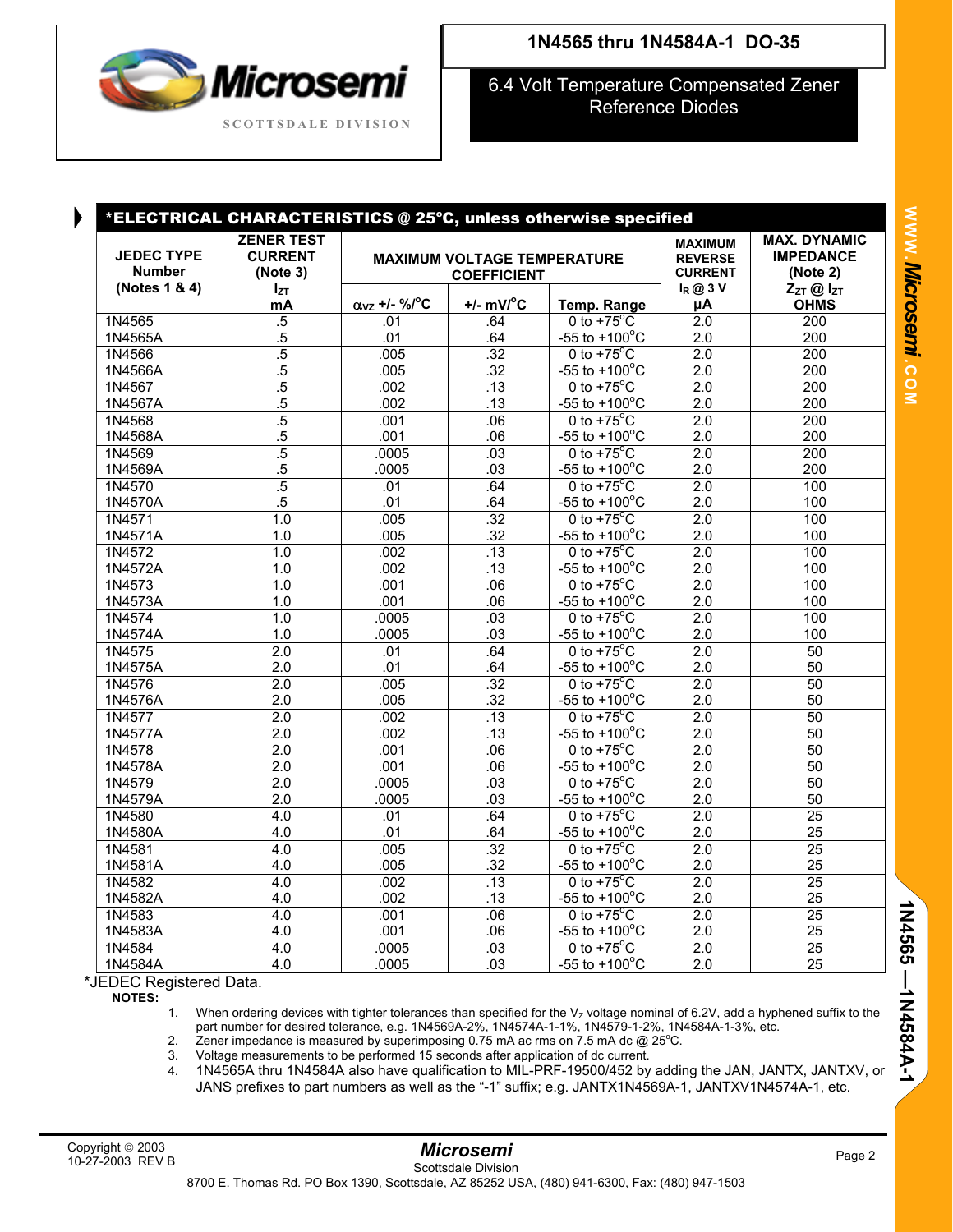

6.4 Volt Temperature Compensated Zener Reference Diodes



**1N4565 —1N4584A-1** 

1N4565 -- 1N4584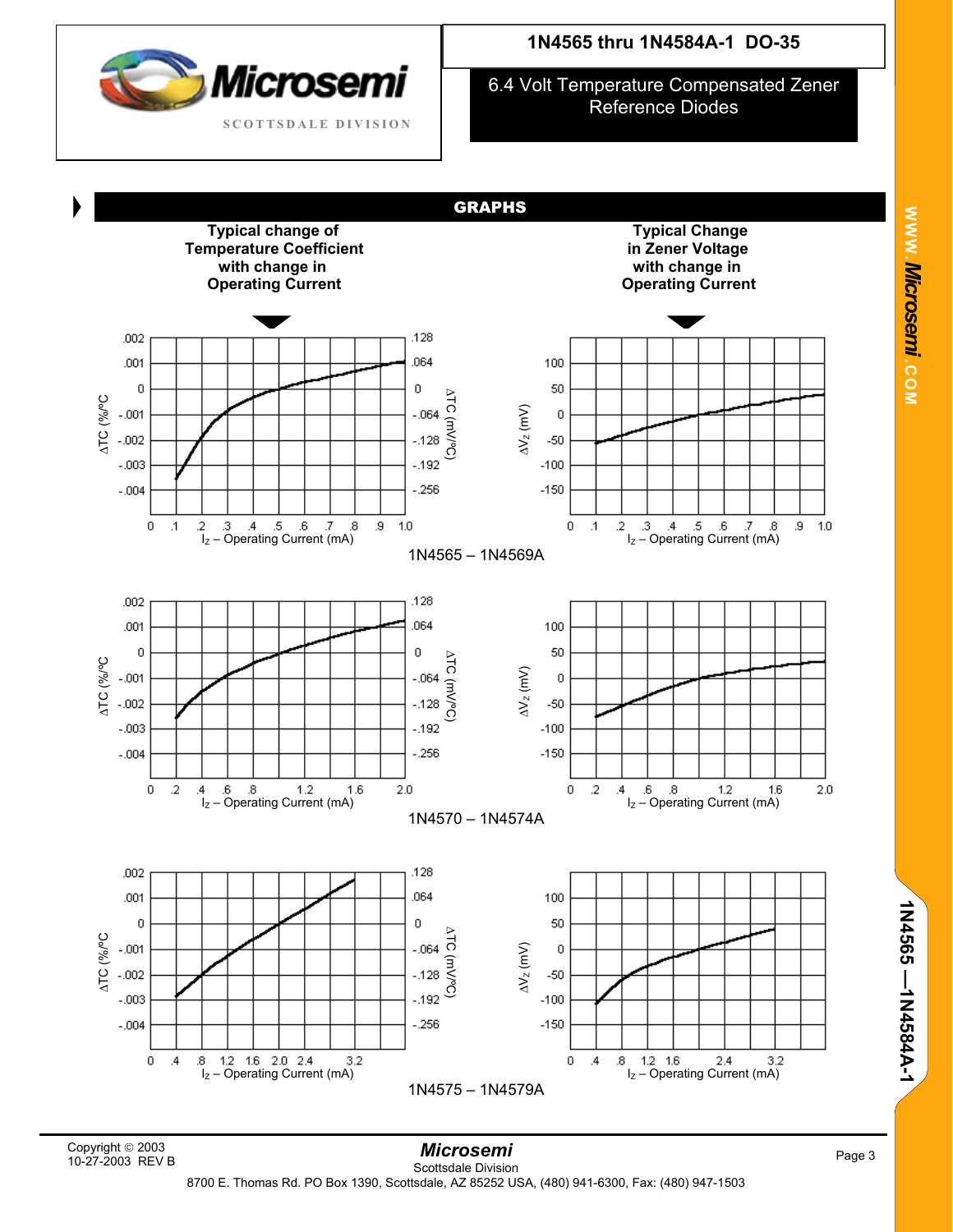

### PACKAGE DIMENSIONS



# **1N4565 thru 1N4584A-1 DO-35**

6.4 Volt Temperature Compensated Zener

**W W W**

*Mi* **.** *crosemi.*

**C O M**

9 10